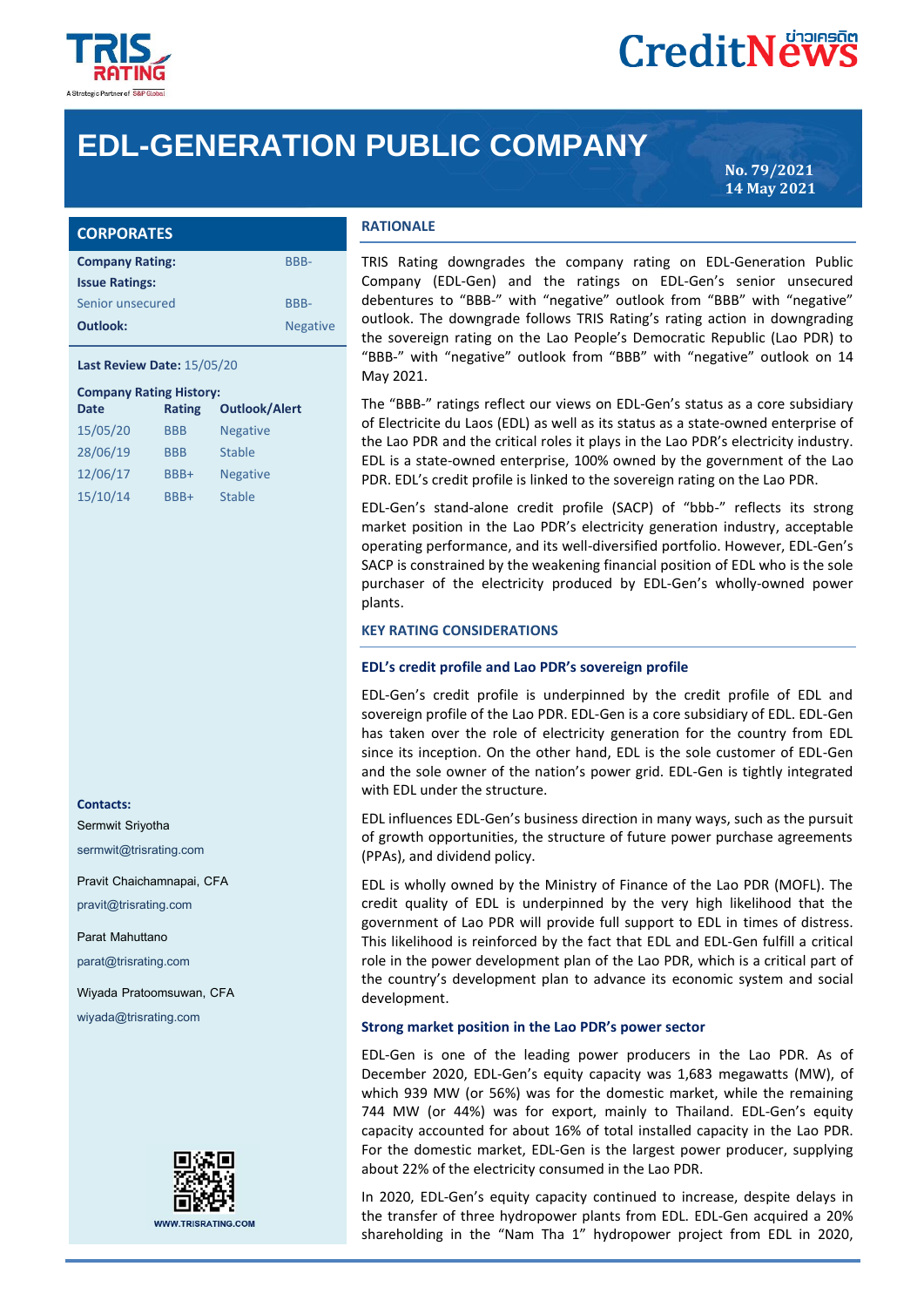

# CreditNe

increasing EDL-Gen's equity capacity by 34 MW to 1,683 MW. In 2021, the company expects to complete transactions to transfer three hydropower plants with total capacity of 187 MW and shareholdings in two Independent Power Producers (IPPs) with equity capacity of 27 MW from EDL. We expect EDL-Gen's equity capacity to increase to 1,897 MW by the end of 2021 from 1,683 MW at the end of 2020.

#### **Electricity oversupply expected to ease**

At the end of 2020, the Lao PDR had power generation capacity of about 10,400 MW. About 5,900 MW of the capacity was exported directly to Thailand (96%) and Cambodia (4%). Power generation capacity for the Lao PDR's domestic market was about 4,500 MW, while the domestic peak demand for electricity was about 1,100-1,200 MW. Based on capacity factor of around 50% of hydro power generation, an oversupply of electricity generation of the Lao PDR is estimated to be 1,000- 1,500 MW at the end of 2020.

We expect the oversupply of electricity in the Lao PDR to gradually ease. Some IPP projects that currently sell electricity domestically will increasingly export power to neighboring countries such as Vietnam and Cambodia. The "Donsahong" hydropower project (260 MW) has currently exported 195 MW of electricity to Cambodia since late 2019. The "Nam San 3A" and "Nam San 3B" projects, with total capacity of 114 MW, aim to export power output to Vietnam by 2022. This should help gradually bring down the electricity capacity of the market. The Lao PDR has a memorandum of understanding (MOU) to export 9,000 MW of electricity to Thailand, 6,000 MW to Cambodia, 5,000 MW to Vietnam, and about 320 MW to Malaysia.

Electricity consumption in the Lao PDR's domestic market grew by 12% per annum during 2015-2019. Despite the Coronavirus Disease 2019 (COVID-19) pandemic in 2020, domestic power consumption grew by 17.9% to 7,779 gigawatthours (GWh), a rate almost 6 times higher than the country's gross domestic product (GDP) growth rate of 3%. The high consumption growth is expected to help ease the over-supply situation in the medium term.

#### **EDL's financial position further weakened in 2020**

EDL's financial position has deteriorated during the past several years due partly to the electricity oversupply situation and the strain of its capital needs for upgrading the country's transmission lines. The COVID-19 outbreak also played a part in further weakening EDL's financial position in 2020 as it lowered the price for the electricity sold to consumers as part of the government's policy to alleviate the economic impacts of the outbreak, while the purchase prices of electricity were in accordance with the PPA signed with private power producers.

EDL-Gen is exposed to payment risk of EDL. At the end of 2020, EDL owed EDL-Gen for LAK1.3 trillion. This amount was higher than the electricity EDL-Gen sold to EDL of LAK1.2 trillion for the whole year of 2020.

#### **Satisfactory operating performance in 2020**

Although the northern part of the Lao PDR has experienced a drought for two consecutive years, EDL-Gen recorded satisfactory operating performance in 2020. The company sold 2,308 GWh of electricity to EDL, up by 7% year-on-year (y-o-y). This growth in sales resulted from the company's well-balanced diversification of plant locations. The company's revenue from electricity sales also increased by 10.3% y-o-y to LAK1.17 trillion in 2020 from LAK1.06 trillion in 2019 (excluding extra revenue of LAK159 billion). The company benefited from higher volumes of water flow at the company's hydropower plants in the southern part of the country. Shared profits from investments in IPP projects also increased by 47% to LAK498 billion in 2020 from LAK339 billion in 2019.

We forecast EDL-Gen's revenue from electricity sales to increase to LAK1.5-LAK1.9 trillion per year during 2021-2023. The revenue forecast reflects our view that the transfers of new assets from EDL will be completed as planned.

#### **Foreign exchange risk**

EDL-Gen is exposed to significant foreign exchange risk because of the currency mismatch of revenues and expenses. The majority (52%) of EDL-Gen's income is denominated in Lao kip, followed by US dollars (44%) and Thai baht (4%), while its obligations are mostly in US dollars and Thai baht. At the end of 2020, the company reported total debt of LAK14.6 trillion, of which about 51% was denominated in Thai baht, 47% in US dollars, and 2% in euros and Japanese yen.

Due to a weakening LAK against USD and THB, EDL-Gen recorded foreign exchange loss of LAK45.4 billion for its 2020 operation.

#### **Moderate investments during 2021-2023**

During 2021-2023, EDL-Gen's capital expenditures are projected to be about LAK7.7 trillion in total. The expenditures will be used to acquire 100% shareholdings in four of EDL's power plants, purchase shares held by EDL in two IPP projects, as well as invest directly in two new IPP projects, expand capacity of existing assets, develop new projects, and cover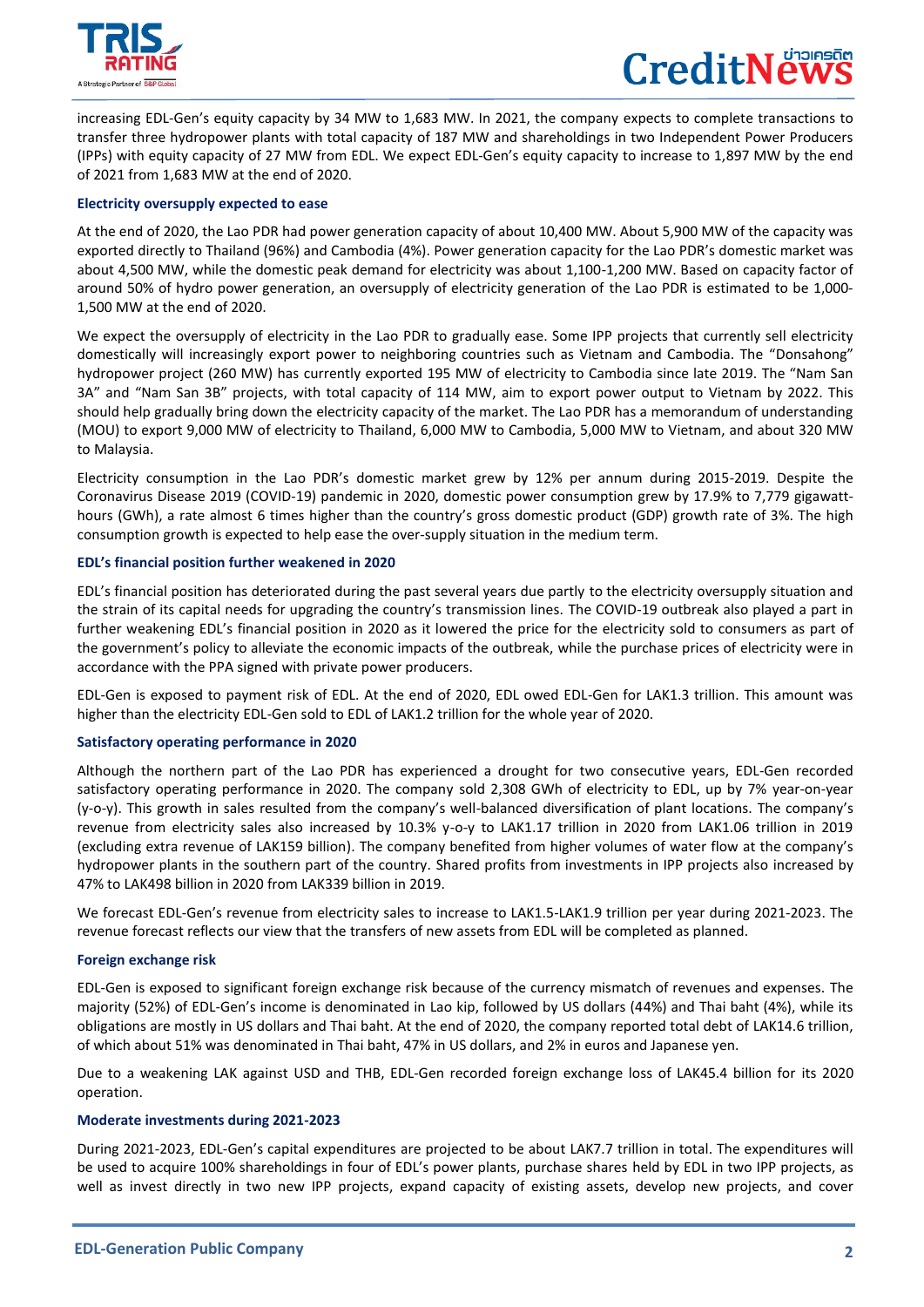

maintenance costs. Of the projected investment of LAK7.7 trillion, EDL-Gen has already paid an advance amount of about LAK2.2 trillion to EDL for equity stakes in several projects, while about LAK5.0 trillion will be made up of loans for hydropower plants transferred from EDL. EDL-Gen's equity capacity is forecast to increase to about 2,000 MW by 2023.

#### **Leverage continues to increase**

At the end of 2020, the company's reported debt was LAK14.6 trillion, an increase from LAK13.9 trillion at the end of 2019. The higher level of debt reflects EDL-Gen's increased need for working capital. The company's accounts receivable increased to LAK1.37 trillion at the end of 2020 due to an increased amount owed by EDL. However, the company and EDL are in the process of reducing this amount by setting off between PPA and Debt Repayment Agreement.

Financial leverage is forecast to rise mainly from the consolidation of the debts of several power plants transferred to EDL-Gen from EDL. We expect debts of about LAK5 trillion to be consolidated during 2021-2023. EDL-Gen's debt to capitalization ratio is likely to deteriorate to 60%-65% during 2021-2023, from 61.3 % at the end of 2020.

#### **EBITDA to rise after 2021**

In our base-case scenario, EDL-Gen's earnings before interest, taxes, depreciation, and amortization (EBITDA) is projected to increase to around LAK2 trillion in 2023 from LAK1.1 trillion in 2020, once EDL-Gen realizes the full benefits of the assets and shares in the IPP assets purchased from EDL. By 2023, almost all power projects will have been in operation for a full year.

Based on the forecast levels of EBITDA, capital expenditures, and the company's investment plan, we project EDL-Gen's debt to EBITDA ratio to fall to 8-10 times during 2021-2023, from about 13.2 times in 2020.

#### **Liquidity to be monitored**

In 2021, the company's sources of funds comprise cash on hand of LAK357 billion at the end of 2020 and funds from operations (FFO) of approximately LAK1 trillion. On the other hand, EDL-Gen has debts coming due in 2021 of about LAK2.8 trillion, of which LAK984 billion is mostly a long-term loan with EDL and the MOFL, and the remaining LAK1.84 trillion (or THB5.8 billion) is made up of debentures. We expect EDL-Gen to refinance all debentures coming due in 2021 by issuing new debentures. We also expect that the MOFL will provide full support to EDL-Gen, should EDL-Gen experience any short-falls from the planned new debenture issuances.

#### **BASE-CASE ASSUMPTIONS**

- Revenue from electricity sales in the range of LAK1.5-LAK1.9 trillion per year during 2021-2023.
- Oversupply and transmission line bottlenecks in the Lao PDR to begin easing in 2022.
- Operating margin (operating income before depreciation and amortization as a percentage of sales) to stay around 80% during the forecast period.
- Capital expenditure during 2021-2023 to total about LAK7.7 trillion. Expenditures includes annual maintenance costs, purchases of power plants from EDL, purchases of stakes in IPP companies from EDL, construction of new power plants, and investments in other IPP companies.

#### **RATING OUTLOOK**

The "negative" outlook reflects the outlook of the sovereign rating on the Lao PDR. TRIS Rating expects that the business model and the level of integration between EDL and EDL-Gen will remain unchanged, and that EDL will continue holding a majority interest in EDL-Gen and receiving full support from the government of the Lao PDR.

#### **RATING SENSITIVITIES**

A change in the sovereign rating or outlook on the Lao PDR will impact the rating or outlook on EDL-Gen. The rating on EDL-Gen reflects the credit profile of EDL and sovereign rating profile of the Lao PDR.

#### **COMPANY OVERVIEW**

I

EDL-Gen was founded in 2010 and listed on the Lao Securities Exchange (LSX) in 2011. The incorporation of EDL-Gen was part of the restructuring of the power sector in the Lao PDR, which called for EDL-Gen to purchase current and future power generating assets from EDL. Before EDL-Gen was set up, EDL was the sole vertically integrated electric power utility, dominating all aspects of the sector in the Lao PDR, from power generation, transmission lines, and the distribution of electricity to end-users. EDL also owned stakes in several IPPs operating in the Lao PDR. Notwithstanding the transfer of its electricity generating assets to EDL-Gen, EDL remains the single buyer of electricity in the Lao PDR and the dominant electricity distributor. EDL owns almost all of the power grids in the Lao PDR.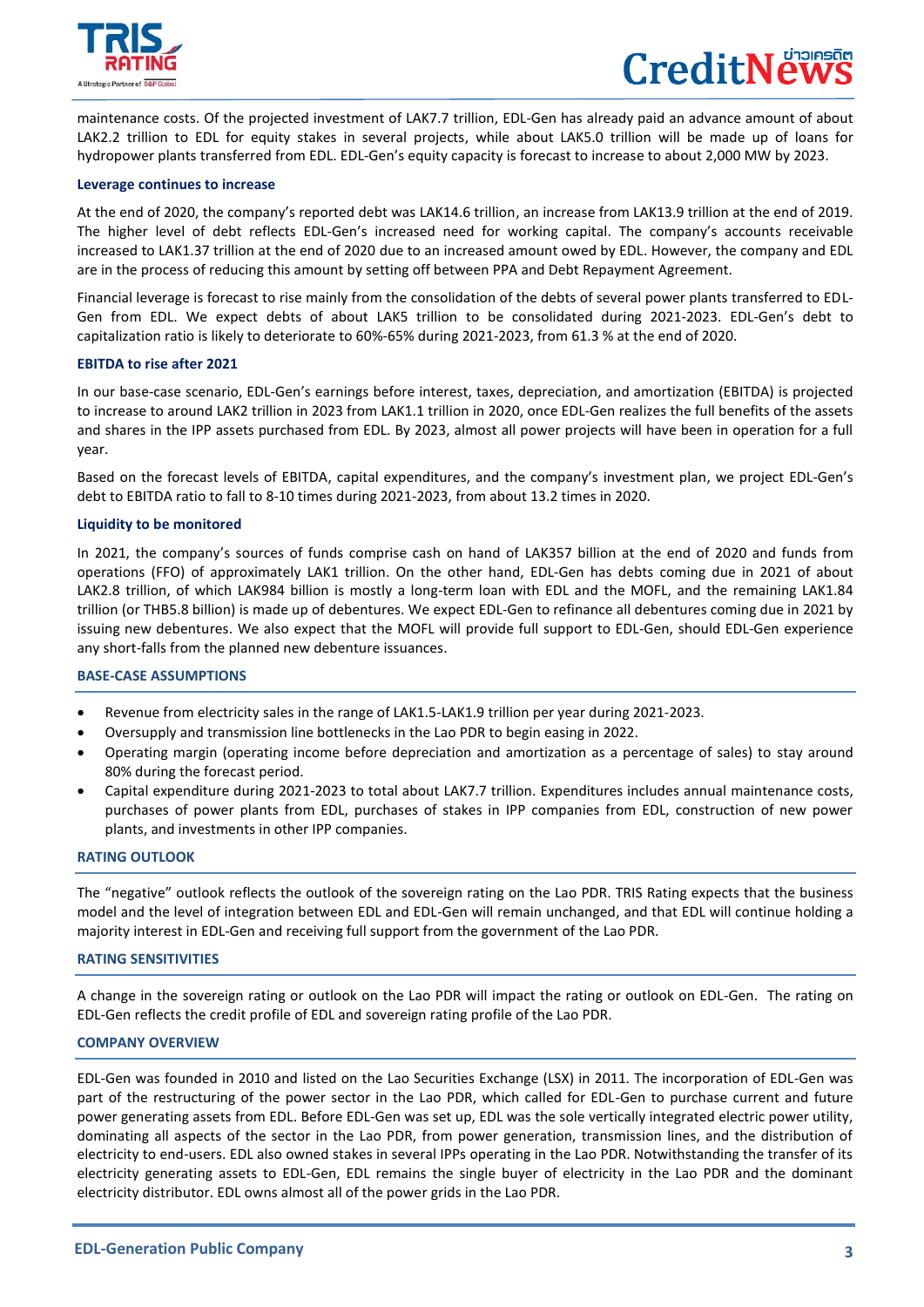



As of March 2021, EDL held a 51% stake in EDL-Gen. EDL-Gen owns and operates hydropower assets developed by EDL. EDL-Gen also invests in IPP hydropower projects previously held by EDL. Each of EDL-Gen's power generating assets operates under a PPA and concession covering 30 years.

As of March 2021, EDL-Gen's aggregate equity capacity was 1,683 MW, comprising 699 MW from its 10 wholly-owned hydropower plants and 984 MW from equity investments in 15 IPPs and one small solar power project.



**Chart 1: EDL-Gen Group's Structure**

#### **KEY OPERATING STATISTICS**

#### **Table 1: EDL-Gen's Power Portfolio (In Operation)**

|                 | <b>Plant</b>              | <b>EDL-Gen's</b><br>Stake (%) | <b>Location</b> | <b>Acquired</b><br>Year | <b>COD</b> | <b>Installed</b><br><b>Capacity</b><br>(MW) | <b>Equity</b><br><b>Capacity</b><br>(MW) |
|-----------------|---------------------------|-------------------------------|-----------------|-------------------------|------------|---------------------------------------------|------------------------------------------|
|                 | <b>Wholly-owned</b>       |                               |                 |                         |            |                                             |                                          |
| $\mathbf{1}$    | Nam Ngum 1                | 100                           | Vientiane       | 2010, 2019              | 1971, 2018 | 235                                         | 235                                      |
| $\overline{2}$  | Nam Leuk                  | 100                           | Xaysomboun      | 2010                    | 2000       | 60                                          | 60                                       |
| 3               | Nam Mang 3                | 100                           | Vientiane       | 2010                    | 2005       | 40                                          | 40                                       |
| $\overline{4}$  | Nam Song                  | 100                           | Vientiane       | 2010                    | 2012       | $\overline{6}$                              | $\overline{6}$                           |
| 5               | Xeset 1                   | 100                           | Saravanh        | 2010                    | 1991       | 45                                          | 45                                       |
| 6               | Xeset 2                   | 100                           | Saravanh        | 2010                    | 2009       | $\overline{76}$                             | 76                                       |
| $\overline{7}$  | Selabam                   | 100                           | Champasak       | 2010                    | 1969       | 5                                           | 5                                        |
| 8               | Nam Sana                  | 100                           | Vientiane       | 2015                    | 2014       | 14                                          | 14                                       |
| 9               | Houy Lamphan Gnai         | 100                           | Xekong          | 2015                    | 2015       | 88                                          | 88                                       |
| 10              | Nam Khan 2                | 100                           | Luang Prabang   | 2015                    | 2015       | 130                                         | 130                                      |
|                 | <b>Total wholly-owned</b> |                               |                 |                         |            | 699                                         | 699                                      |
|                 | Investment                |                               |                 |                         |            |                                             |                                          |
| 11              | Theun-Hinboun             | 60                            | Bolikhamxai     | 2012                    | 1998, 2013 | 520                                         | 312                                      |
| $\overline{12}$ | Houay Ho                  | 20                            | Attapeu         | 2012                    | 1999       | 152                                         | 30                                       |
| 13              | Nam Lik 1-2               | 10                            | Vientiane       | 2012                    | 2010       | 100                                         | 10                                       |
| 14              | Nam Ngum 2                | $\overline{25}$               | Vientiane       | 2012                    | 2011       | 615                                         | 154                                      |
| 15              | Nam Ngum 5                | 15                            | Vientiane       | 2015                    | 2012       | 120                                         | 18                                       |
| 16              | Solar power               | 60                            | Vientiane       | 2017                    | 2017       | 32                                          | 19                                       |
| 17              | Nam Long                  | 20                            | LuangNam Tha    | 2018                    | 2013       | 5                                           | 1                                        |
| 18              | Nam Beng                  | 10                            | Oudomxay        | 2018                    | 2016       | $\overline{34}$                             | $\overline{3}$                           |
| 19              | Donsahong                 | 20                            | Champasack      | 2018                    | 2019       | 260                                         | 52                                       |
| $\overline{20}$ | Xayaburi                  | $\overline{20}$               | Xayaburi        | 2019                    | 2019       | 1.285                                       | 257                                      |
| 21              | Nam Ou 2                  | 15                            | Luang Prabang   | 2019                    | 2017       | 120                                         | 18                                       |
| 22              | Nam Ou 5                  | 15                            | Phonsaly        | 2019                    | 2017       | 240                                         | 36                                       |
| 23              | Nam Ou6                   | $\overline{15}$               | Phonsalv        | 2019                    | 2017       | 180                                         | $\overline{27}$                          |
| 24              | Nam Mang 1                | $\overline{10}$               | Bolikhamxai     | 2019                    | 2017       | 64                                          | 6                                        |
| 25              | Nam Lik 1                 | $\overline{10}$               | Vientiane       | 2019                    | 2019       | 60                                          | 6                                        |
| 26              | Nam Tha 1                 | 20                            | <b>Bokeo</b>    | 2020                    | 2019       | 168                                         | 34                                       |
|                 | <b>Total investment</b>   |                               |                 |                         |            | 3,955                                       | 984                                      |
|                 | <b>Total</b>              |                               |                 |                         |            | 4.655                                       | 1.683                                    |

*Note: As of Mar 2021 Source: EDL-Gen*

*Source: EDL-Gen, illustrated by TRIS Rating Note: RATH = RATCH Group PLC*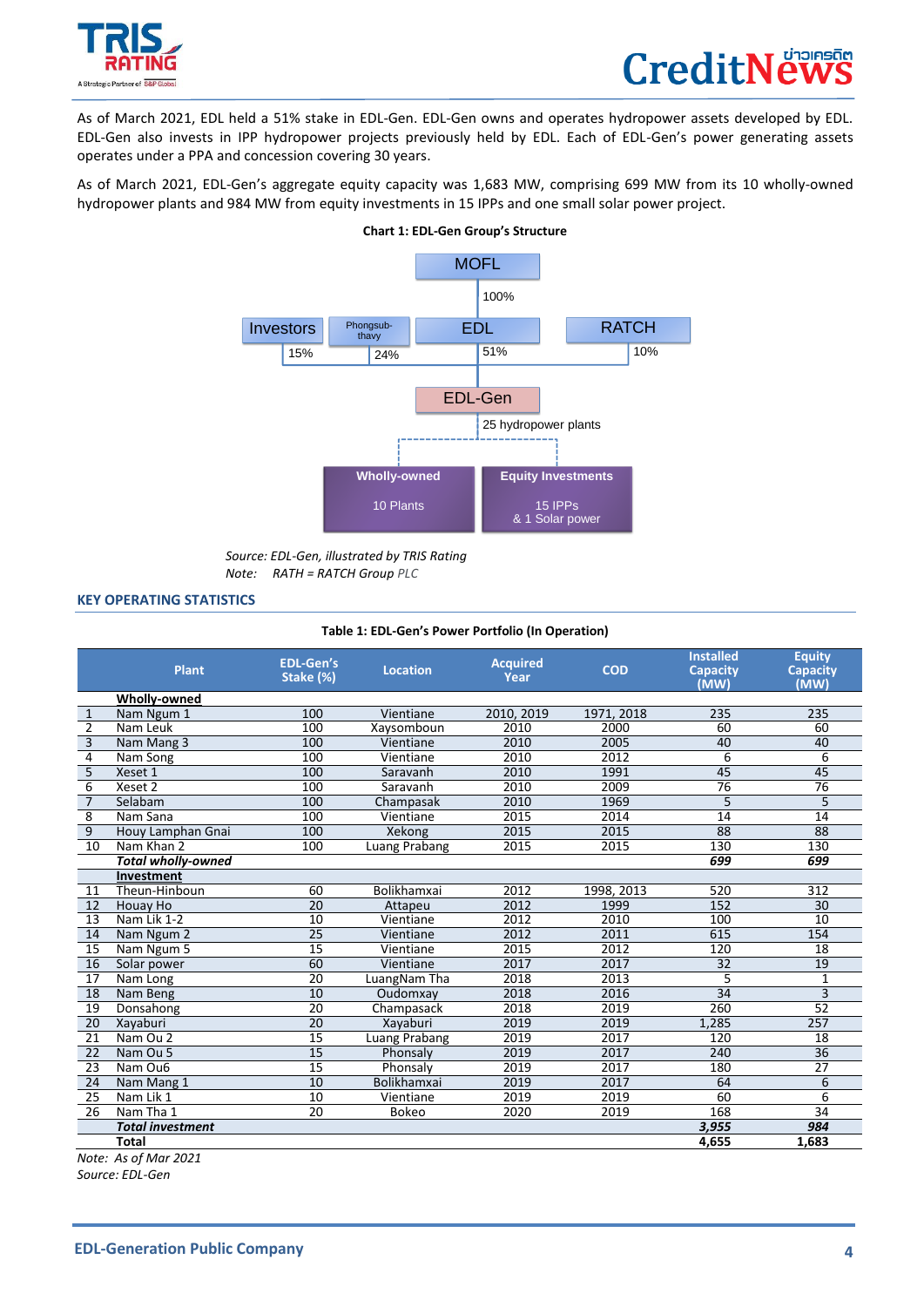

# **CreditNews**

#### **Chart 2: EDL-Gen's Growth Plan**



*Source: EDL-Gen*

#### **FINANCIAL STATISTICS AND KEY FINANCIAL RATIOS\***

*Unit: Mil. LAK*

|                                                                             | -----------------------------Year    Ended 31 December    ---------------- |            |            |            |            |
|-----------------------------------------------------------------------------|----------------------------------------------------------------------------|------------|------------|------------|------------|
|                                                                             | 2020                                                                       | 2019       | 2018       | 2017       | 2016       |
| Total operating revenues                                                    | 1,211,467                                                                  | 1,248,800  | 1,163,906  | 1,245,535  | 1,252,246  |
| Earnings before interest and taxes (EBIT)                                   | 945,075                                                                    | 851,800    | 1,088,865  | 1,026,593  | 819,900    |
| Earnings before interest, taxes, depreciation,<br>and amortization (EBITDA) | 1,117,102                                                                  | 1,362,002  | 1,438,909  | 1,390,299  | 1,232,918  |
| Funds from operations (FFO)                                                 | 374,859                                                                    | 618,398    | 834,238    | 868,609    | 1,017,557  |
| Adjusted interest expense                                                   | 742,243                                                                    | 743,604    | 604,671    | 505,747    | 166,251    |
| Capital expenditures                                                        | 98,009                                                                     | 142,711    | 226,917    | 987,895    | 756,108    |
| Trade account receivables                                                   | 1,368,564                                                                  | 536,270    | 418,333    | 142,172    | 476,457    |
| <b>Total assets</b>                                                         | 24,702,826                                                                 | 23,656,378 | 22,553,171 | 19,619,193 | 18,729,565 |
| Adjusted debt                                                               | 14,738,657                                                                 | 13,082,815 | 11,754,784 | 8,377,012  | 2,160,325  |
| Adjusted equity                                                             | 9,293,720                                                                  | 9,290,405  | 9,353,869  | 9,208,819  | 9,186,402  |
| <b>Adjusted Ratios</b>                                                      |                                                                            |            |            |            |            |
| EBITDA margin (%)                                                           | 92.21                                                                      | 109.06     | 123.63     | 111.62     | 98.46      |
| Pretax return on permanent capital (%)                                      | 3.95                                                                       | 3.75       | 5.31       | 6.16       | 6.34       |
| EBITDA interest coverage (times)                                            | 1.51                                                                       | 1.83       | 2.38       | 2.75       | 7.42       |
| Debt to EBITDA (times)                                                      | 13.19                                                                      | 9.61       | 8.17       | 6.03       | 1.75       |
| FFO to debt (%)                                                             | 2.54                                                                       | 4.73       | 7.10       | 10.37      | 47.10      |
| Debt to capitalization (%)                                                  | 61.33                                                                      | 58.48      | 55.69      | 47.64      | 19.04      |

*\* Consolidated financial statements*

#### **[RELATED CRITERIA](https://www.trisrating.com/rating-information/rating-criteria/)**

I

- Group Rating Methodology, 13 January 2021

- Government-Related Entities Rating Methodology, 30 July 2020

- Rating Methodology – Corporate, 26 July 2019

- Key Financial Ratios and Adjustments, 5 September 2018